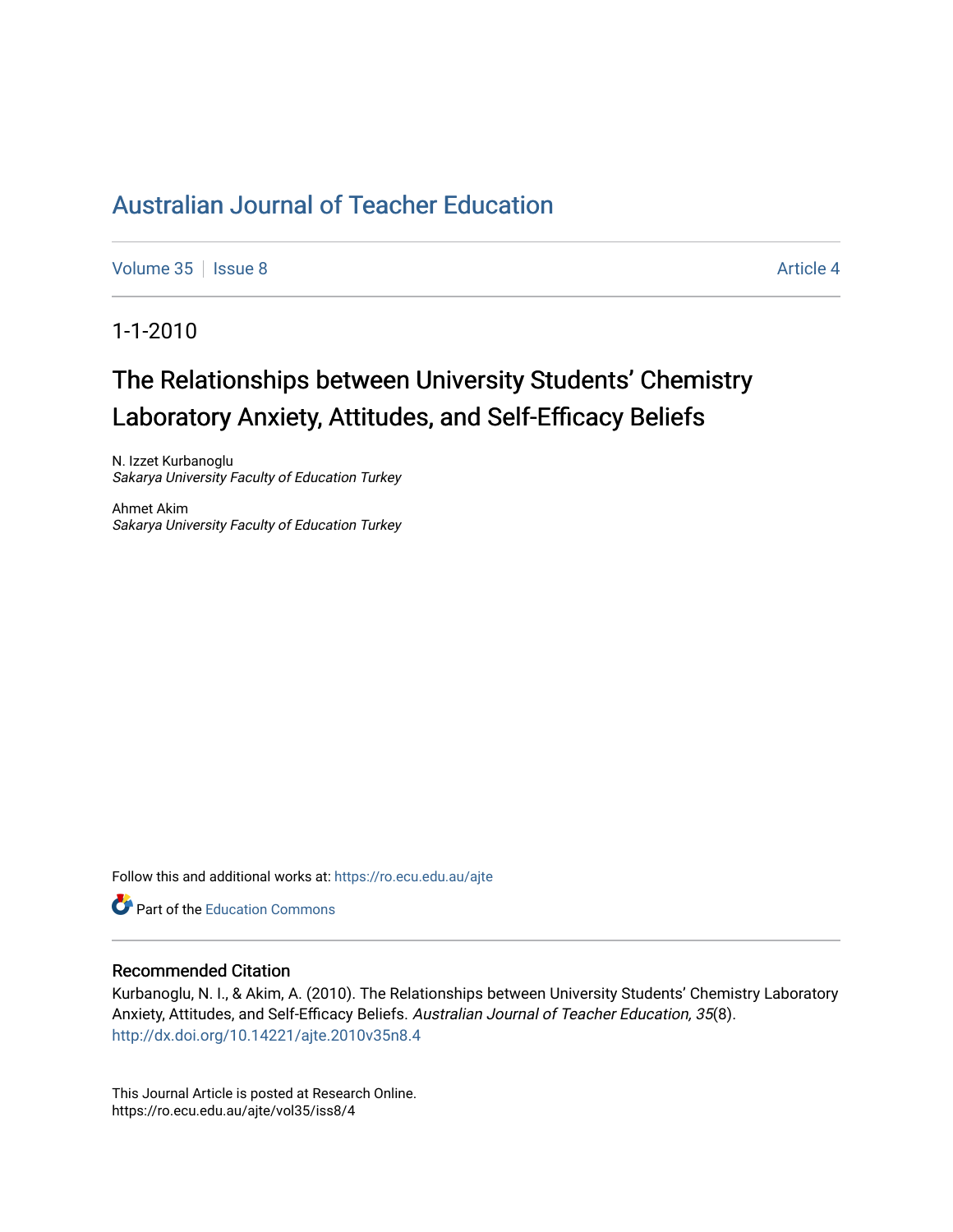# **The Relationships between University Students' Chemistry Laboratory Anxiety, Attitudes, and Self-Efficacy Beliefs**

N. İzzet Kurbanoglu Ahmet Akin Sakarya University Faculty of Education Turkey kurbanoglu@sakarya.edu.tr

Abstract: *The aim of this study is to examine the relationships between chemistry laboratory anxiety, chemistry attitudes, and self-efficacy. Participants were 395 university students. Participants completed the Chemistry Laboratory Anxiety Scale, the Chemistry Attitudes Scale, and the Self-efficacy Scale. Results showed that chemistry laboratory anxiety was correlated negatively to chemistry attitudes and to self-efficacy. On the other hand, chemistry attitudes were found to be positively associated with self-efficacy. The path model showed that self-efficacy predicted chemistry laboratory anxiety in a negative way. Also, self-efficacy has a direct and positive effect on chemistry attitudes which in turn affects chemistry laboratory anxiety. Finally, chemistry laboratory anxiety was explained negatively by chemistry attitudes. Results were discussed in the light of literature.*

## **Introduction**

An essential characteristic of the effective chemistry education is to support theoretical explanations with actual practices in the laboratory. Therefore, laboratory activities have long had a unique and central role in chemistry education. Science educators have proposed that many educational benefits accrue from engaging students in chemistry laboratory activities (Lunetta, 1998). The chemistry laboratory is a unique mode of instruction and a learning environment in which the students work cooperatively and collectively in small groups to examine a scientific phenomena. When properly developed, laboratory activities have the potential to enhance students' achievement, conceptual understanding and understanding of the nature of science as well as their positive attitudes and cognitive growth (Hofstein, Levy Nahum, & Shore, 2001; Lazarowitz & Tamir, 1994). Since the atmosphere of laboratory is less formal when compared to the classroom atmosphere and presents the opportunities for more interaction between students and teacher, students and their peers; it naturally has the potential to promote positive social interactions and thus create a constructive and positive learning environment (Hofstein et al., 2001; Lazarowitz, 1991).

Since chemistry is a science based on experimentation, doing an experiment in a laboratory is an important part of chemistry learning. Besides, in order to develop interest, curiosity, positive attitudes toward chemistry, creativity, and problem solving ability in science and to improve students' understanding of science concepts and scientific process, laboratories are essential (Azizoğlu & Uzuntiryaki, 2006). However, although there a lot of important studies for improving chemistry teaching and learning, and chemistry is very important for students' academic improvement, the achievement level of students in the subject still remains low. Therefore, affective dimensions of learning such as anxiety,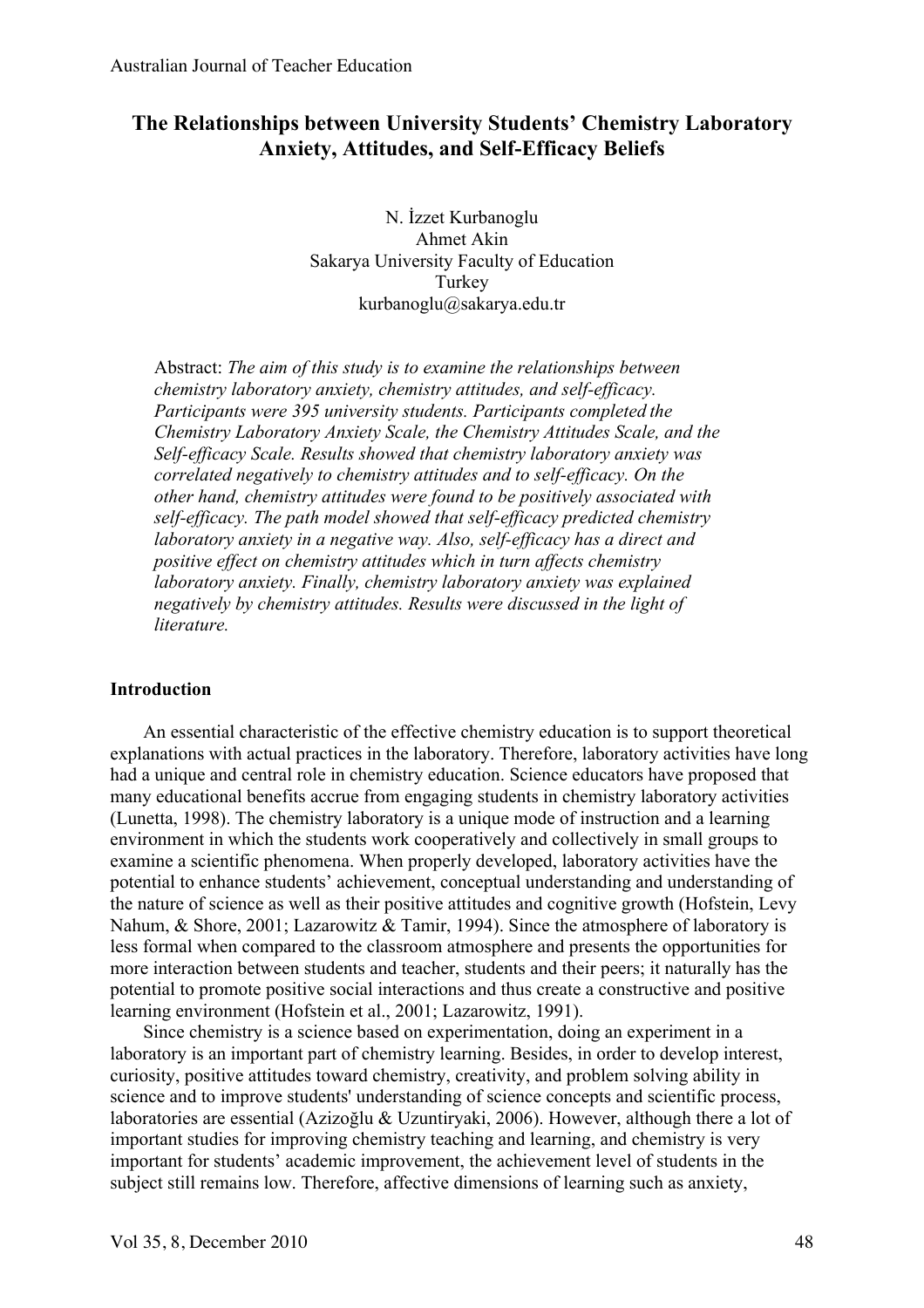attitudes, and self-efficacy are perceived as important predictors of student performance in laboratory situations (Bowen, 1999).

#### **Chemistry laboratory anxiety**

Anxiety about chemistry laboratory influences students' performance (Eddy, 2000; Wynstra & Cummings, 1993). It has been observed that so many students fear chemistry laboratory activities, and such fear is characterized by disappointment among the students towards the subject (Jegede, 2007). According to Keeves and Morgenstern, (1992), students' anxiety towards the learning of chemistry and chemistry laboratory activities makes them lose interest in that area. Moreover, the causes of chemistry laboratory anxiety are many, including past bad experiences in science classes, exposure to science anxious teachers who are teaching science in elementary and secondary schools, lack of role models, gender and racial stereotyping, and the stereotyping of scientists in the popular media. Though some degree of anxiety may be helpful in the learning process, a high level of anxiety impedes optimum performance on science learning (Udo, Ramsey, & Mallow, 2004).

Eddy (2000) has examined chemistry anxiety under three dimensions as learning chemistry anxiety, chemistry evaluation anxiety, and handling chemicals anxiety. On the other hand, Bowen (1999), who first introduced the term chemistry laboratory anxiety, has referred to chemistry laboratory anxiety from a cognitive perspective, which hinders students' performance in chemistry laboratory, especially on understanding of chemical concepts, use of reasoning skills, and laboratory skills. He has developed a chemistry laboratory anxiety scale and conceptualized it as a five dimensional construct:

- Working with chemicals,
- Using equipment and procedures relating to chemistry,
- Collecting data,
- Working with other students, and
- Having adequate time.

Studies generally indicated that the students, whether male or female, urban or rural based, show great anxiety towards the learning of chemistry (Jegede, 2007). Also relational studies demonstrated that students with high positive attitudes toward chemistry course had less anxiety toward chemistry laboratory (Kurbanoglu, Akin, & Takunyaci, 2009; Uzuntiryaki & Azizoğlu, 2004).

# **Chemistry Attitudes**

Students' attitude toward the learning of chemistry is a factor that has long attracted attention of researchers and there is a great agreement among science theorists and practitioners on the importance of students' attitudes toward chemistry lessons in school (Osborne, Simon, & Collins, 2003). Koballa (1988) noted that "affective variables are as important as cognitive variables in influencing learning outcomes, career choices, and use of leisure time" (p. 115). The development of students' positive attitudes toward chemistry as a school subject is an important issue. Unfortunately, research has established that much of what goes on in chemistry classrooms and laboratories is not particularly attractive to students across all ages (Stark & Gray 1999).

Enhancement of students' positive attitudes to chemistry is very important due to two main reasons. First of all, research on the link between attitudes and academic achievement discovered that these variables were closely related to each other. For example, in a metaanalysis study (Weinburgh, 1995) it was found that the correlation between attitude toward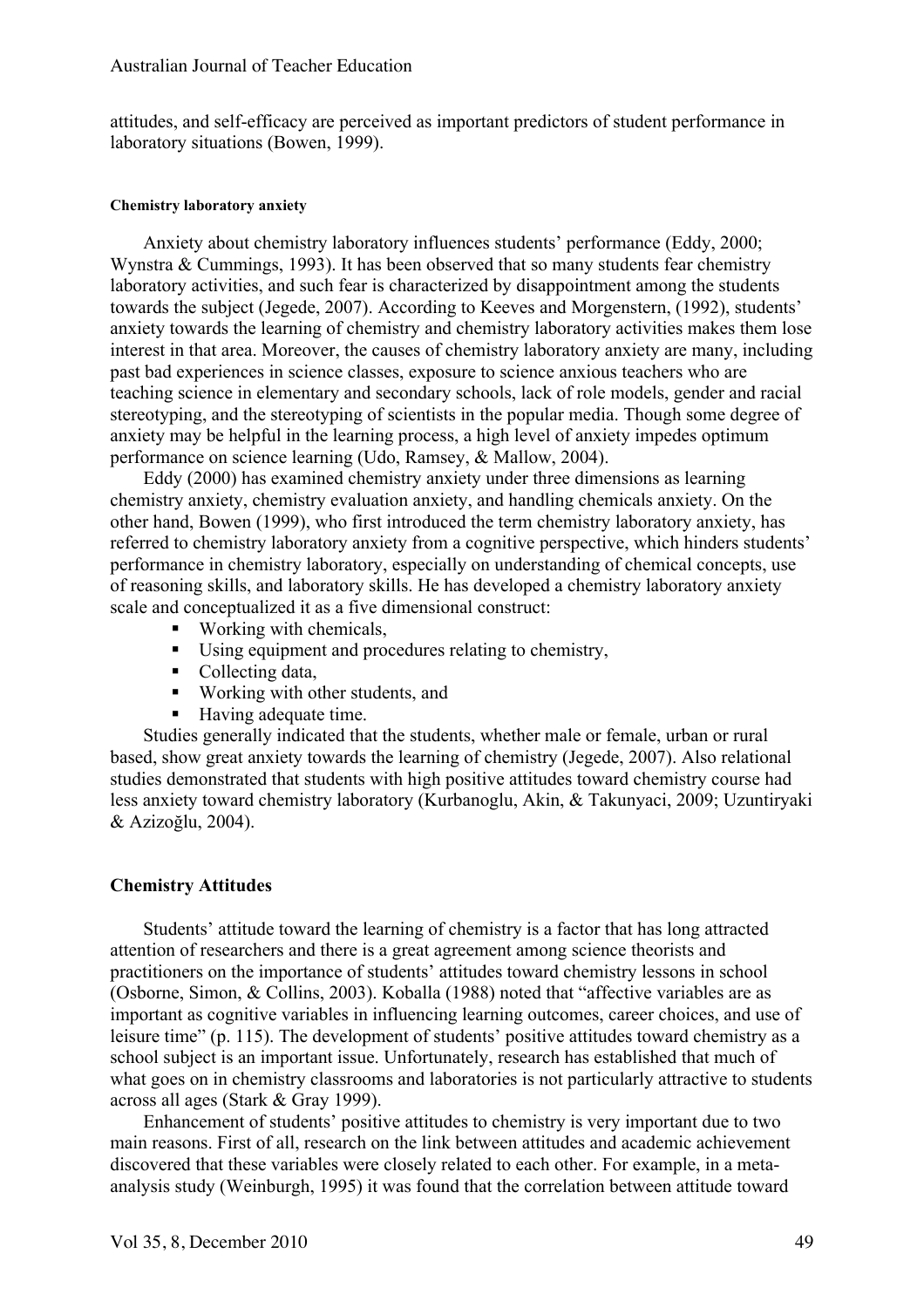science and achievement is 0.50 for boys and 0.55 for girls, indicating that attitude can account for nearly 30% of the variance in achievement. Similarly, Freedman's (1997) study demonstrated that there was a positive correlation between attitude toward science and achievement. On the other hand, Salta and Tzougraki (2004) reported that the correlation between chemistry achievement and positive attitudes toward chemistry ranged from 0.24 to 0.41. Bennett, Rollnick, Green and White (2001) also determined that undergraduate students who had a less positive attitude to chemistry almost invariably obtained lower examination marks (Cheung, 2009). The second reason that makes attitudes important is that attitudes predict behaviors (Glasman & Albarracín 2006).

# **Self-efficacy**

Self-efficacy, a person's beliefs concerning his or her ability to perform successfully on a given task, is a major determinant of whether a person will attempt a given task or not, how much effort will be expended, and how much persistence will be displayed while pursuing the task in the face of obstacles. According to self-efficacy theory, perceived self-efficacy influences and is in turn influenced by, thought patterns, affective arousal, and choice behavior as well as task performance (Bandura, 1986). Self-efficacy beliefs affect academic performance by influencing a number of behavioural and psychological variables. Bandura (1986) asserted that self-efficacy beliefs of students are often better predictors of the academic successes than they are objective assessments of their abilities. In parallel with this suggestion, most researchers (Hampton & Mason 2003; Multon Brown, & Lent, 1991; Pajares & Miller 1994; Shell, Murphy, & Bruning, 1995) have confirmed the relationship between self-efficacy and student achievement. This is because these beliefs mediate the effects of prior achievement, knowledge, and skills on subsequent achievement (Schunk, 1985). This makes self-efficacy a major focus for science educators who desire to increase student accomplishment and engagement in science. Studies have demonstrated that science selfefficacy is associated with science achievement and science-related choices across grade levels (Britner, 2008). At the college level, science self-efficacy predicts achievement (Andrew, 1998), persistence in science-related majors and career-choices (Dalgety & Coll, 2006; Gwilliam & Betz, 2001). Among high school students, science self-efficacy is a better predictor of achievement and engagement with science-related activities than gender, ethnicity, and parental background (Kupermintz, 2002; Lau & Roeser, 2002; Lodewyk & Winne, 2005).

Self-efficacy researchers typically assume that students' belief in their ability to succeed in chemistry tasks, courses, or activities, or their sense of self-efficacy, has a powerful impact on their choices of science-related activities, the effort they expend on those activities, the perseverance they show when encountering difficulties, and the ultimate success they experience (Bandura, 1997; Britner & Pajares, 2001; Zeldin & Pajares, 2000). For example, in schools, students with high self-efficacy tend to choose more challenging tasks, show more effort, and do not give up easily, which explains why students of similar ability can have different academic performance (Pajares 1997). Students who have a strong belief that they can succeed in chemistry-related tasks and activities will be more likely to select such tasks and activities, and work hard to complete them successfully (Britner & Pajares, 2006). Alternatively, students who do not believe that they can succeed in chemistry-related activities will avoid them if they can and will put forth minimal effort if they cannot. When confronted with the typical challenges that science involves, they will be more likely to give up and to experience the stresses and anxieties that help ensure the erosion of their efforts (Britner & Pajares, 2006). Thus, self-efficacy is proposed to be an important factor influencing attitudes toward chemistry and chemistry laboratory anxiety.

*The present study:* Although studies typically have focused on science and chemistry anxiety (Eddy, 2000; Laukenmann et al., 2003), chemistry laboratory anxiety has received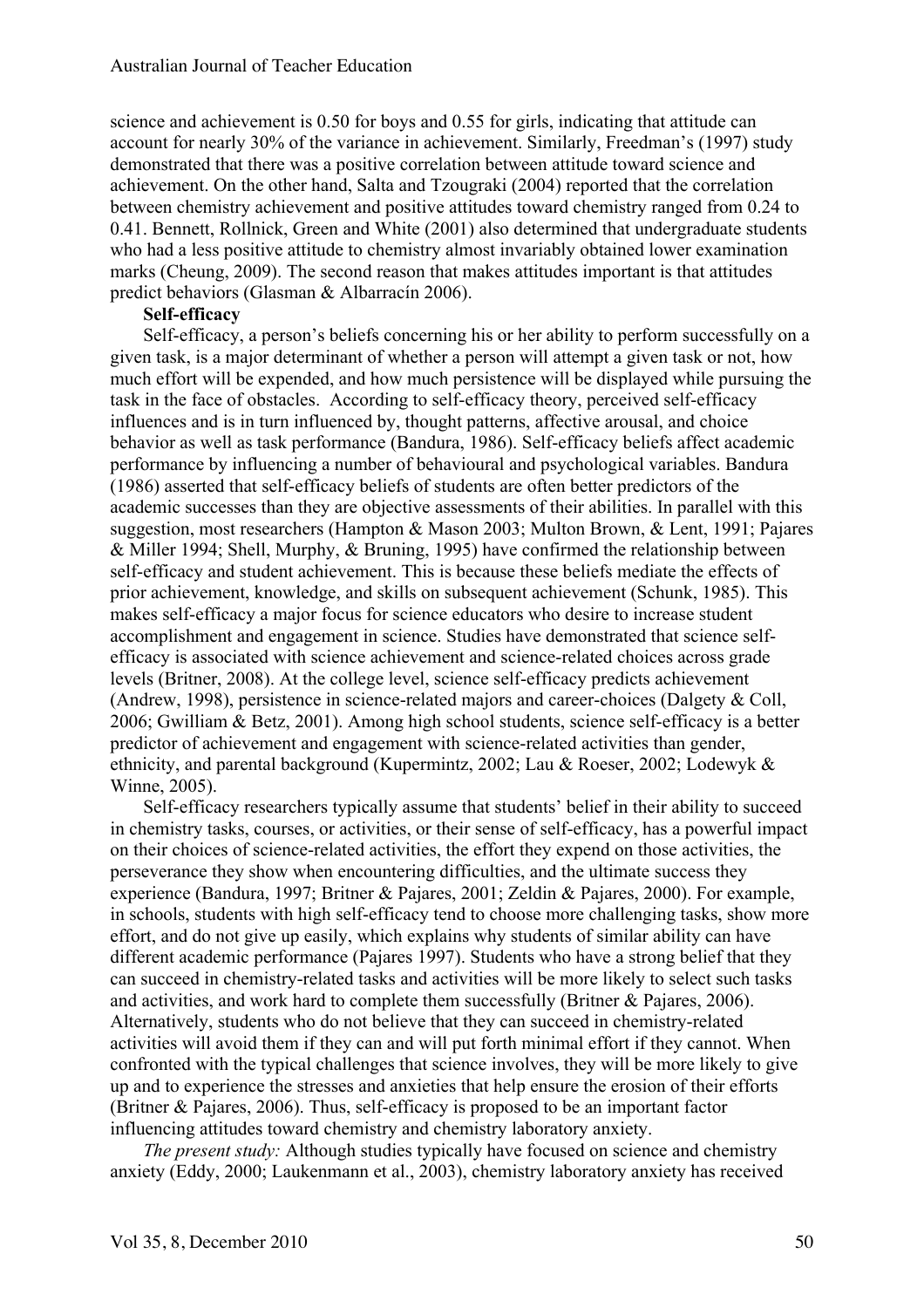relatively little attention in the science education literature. For this reason, the present research aims at examining the relationships between chemistry laboratory anxiety, chemistry attitudes, and self-efficacy. In this study it was hypothesized that chemistry laboratory anxiety would be associated negatively with chemistry attitudes and with self-efficacy. It was also hypothesized that self-efficacy would be related positively to chemistry attitudes.

# **Method**

# **Participants**

A total of 395 first year major undergraduates were randomly selected from four universities' general chemistry and general chemistry laboratory classes taught in the first semester of the 2008-2009 academic years in the Faculty of Science. Of the participants 236 (60%) were female and 159 (40%) were male. Their ages ranged from 17 to 24 years and the mean age of the participants was 20.9 years.

# **Measures**

*Chemistry Laboratory Anxiety Scale (CLAI, Bowen, 1999:* This scale is a 20-item selfreport measurement. Each item was rated on a 5-point Likert type scale (from 1=strongly disagree to 5=strongly agree). Higher scores indicate higher chemistry laboratory anxiety. The Turkish adaptation of this scale had been done by Azizoğlu and Uzuntiryaki (2006). The internal consistency reliability coefficient of the Turkish form was .86.

*The Chemistry Attitudes Scale (Geban, Ertepınar, Yılmaz, Altın, & Şahbaz, 1994):* This scale contains 15 items; 5 of them negatively keyed **(**items 3, 6**,** 9, 13 and 14). Example, during chemistry lessons, I am bored (negatively-keyed), I like chemistry course more than the others (positively-keyed). Each item was rated on a 5-point Likert type scale (from 1=strongly disagree to 5=strongly agree). Higher scores indicate higher positive attitudes towards chemistry. The internal consistency reliability coefficient of the scale was .83.

*Self-efficacy Scale:* Self-efficacy was measured by using the Motivated Strategies for Learning Questionnaire (MSLQ; Pintrich, Smith, Garcia, & McKeachie, 1991). The Turkish adaptation of this scale had been done by Büyüköztürk, Akgün, Özkahveci, and Demirel (2004). The self-efficacy subscale consists of eight items and each item was rated on a 7-point scale (1=not at all true for me to  $7=$  very true for me). The internal consistency alpha coefficient of the Turkish form was calculated as .86.

## **Procedure**

Permission for participation of students was obtained from related chief departments and students voluntarily participated in research. Completion of the scales was anonymous and there was a guarantee of confidentiality. The scales were administered to the students in groups in the classrooms. Prior to administration of scales, all participants were told about the purposes of the study. In this research, Pearson correlation coefficient and structural equation modeling was utilized to determine the relationships between the dimensions of selfcompassion and submissive behavior. These analyses were carried out via LISREL 8.54 (Joreskog & Sorbom, 1996) and SPSS 11.5.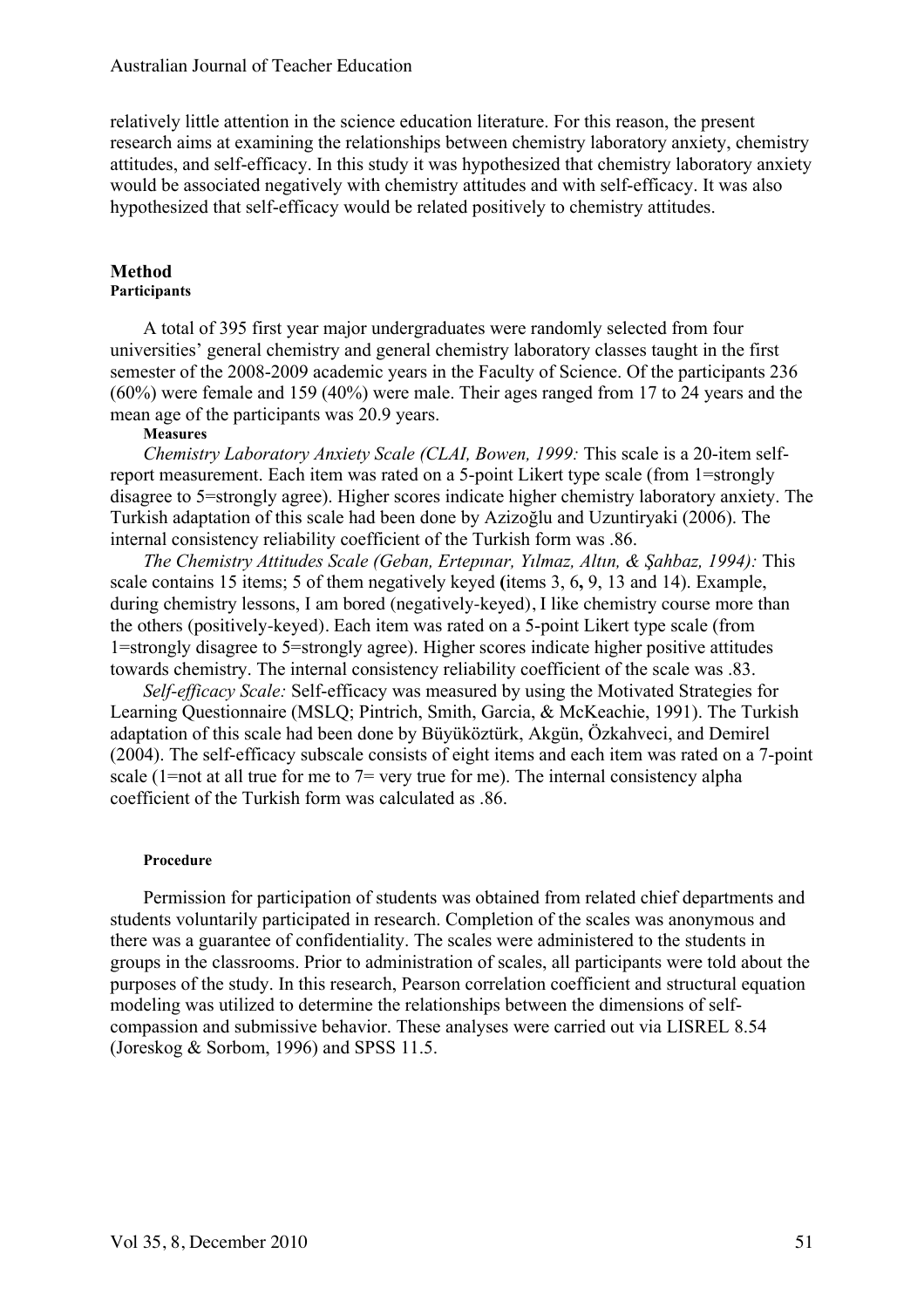# **Results**

#### **Descriptive Data and Inter-correlations**

Table 1 shows the means, standard deviations, inter-correlations, and internal consistency coefficients of the variables used.

| Variables                       |         |         |       |
|---------------------------------|---------|---------|-------|
| 1. Self-efficacy                | 1.00    |         |       |
| 2. Chemistry attitudes          | $.34**$ | 1.00    |       |
| 3. Chemistry laboratory anxiety | $-23**$ | $-42**$ | 1.00  |
| Mean                            | 41,08   | 35,30   | 51,77 |
| Standard deviation              | 8,39    | 8,90    | 13,60 |
| Alpha                           | .89     | .86     | .90   |
| ** $p < .01$                    |         |         |       |

**Table 1: Descriptive Statistics, Alphas, and Inter-correlations of the Variables**

When Table 1 is examined, it is seen that there are significant correlations between selfefficacy, chemistry attitudes, and chemistry laboratory anxiety. Chemistry laboratory anxiety related negatively to chemistry attitudes  $(r = -0.42)$  and to self-efficacy  $(r = -0.23)$ . On the other hand chemistry attitudes were found positively associated with self-efficacy  $(r = .34)$ .

#### **Structural Equation Modeling**

The hypothesized model was examined via structural equation modeling (SEM). Figure 1 presents the results of SEM analysis, using maximum likelihood estimations. The model fitted well  $(\chi^2=3.69, p=.29741, GFI=1.00, AGFI=.98, CFI=1.00, NFI=.98, RFI=.97, IFI=1.00, and$ RMSEA =.024) and also accounted for 22% of the chemistry laboratory anxiety and 11% of the chemistry attitudes variances.



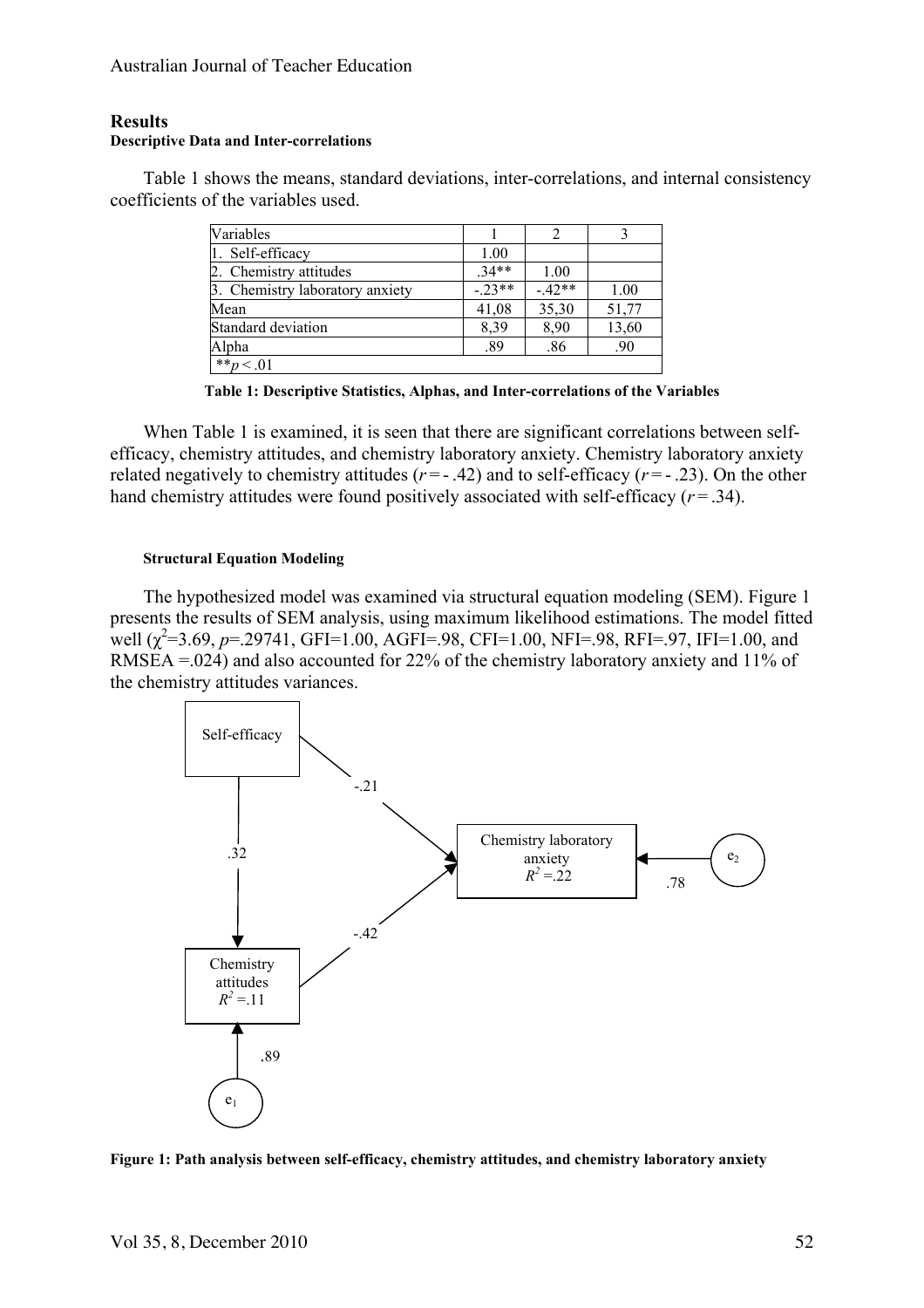The standardized coefficients in Figure 1 clearly showed that self-efficacy predicted chemistry laboratory anxiety in a negative way (-.21). Also self-efficacy has a direct and positive effect on chemistry attitudes (.32) which in turn affects chemistry laboratory anxiety. Finally chemistry laboratory anxiety was explained negatively by chemistry attitudes (-.42).

## **Discussion**

In this study the relationships between chemistry laboratory anxiety, chemistry attitudes, and self-efficacy were examined using structural equation modelling. Findings have demonstrated that there are significant relationships between these variables. Moreover, the goodness of fit indexes indicated that correlations among measures were explained by the model and that its formulation was psychometrically acceptable (Hu & Bentler, 1999).

Firstly, as hypothesized, the model delineated that self-efficacy has predicted chemistry laboratory anxiety in a negative way. This result is in agreement with previous studies (Britner, 2008; Britner & Pajares, 2006; Eddy, 2000; Kurbanoglu et al., 2009; Usher & Pajares, 2006; Uzuntiryaki & Azizoğlu, 2004) which indicate that anxiety and self-efficacy are two closely related constructs and with Bandura's social cognitive theory (1986) which states that anxiety has a negative effect on self-efficacy. Social learning theory also suggests that anxiety can be considered as a result of low self-efficacy and individuals only experience anxiety when they believe themselves to be incapable of managing potentially detrimental events (Bandura, 1997). This result further support Bandura's (1986, 1997) claims that efficacy beliefs play a central role in regulating anxiety. In addition, the negative relationship between self-efficacy and chemistry laboratory anxiety which was found in the present study supports Hackett's (1995, p. 248) suggestion that "it is possible, that lowered anxiety not only enhances self-efficacy directly but also facilitates successful performance attempts in occupationally related areas." Furthermore, there is a common view in much of the scientific literature which claims that feelings of anxiety toward academic tasks work to undermine students' beliefs in their academic capability (Usher & Pajares, 2006). Namely, a student who feels anxious about chemistry laboratory almost cannot feel capable of doing laboratory activities. Thus, self-efficacy could be a negative predictor of chemistry laboratory anxiety, and higher anxiety in chemistry laboratory is related to lower reported levels of self-efficacy.

Secondly, as expected and consistent with previous research findings (Jones & Young, 1995; Liu, Hsieh, Cho, & Schallert, 2006; Smist & Owen, 1994) path analysis revealed that chemistry attitudes were predicted positively by self-efficacy. In addition, self-efficacy reduced indirectly chemistry laboratory anxiety through chemistry attitudes. In other words, chemistry attitudes served as a mediator in linking self-efficacy and chemistry laboratory anxiety. Students' chemistry attitudes are important factors highly associated with chemistry success and motivation. Students with positive attitudes towards chemistry are more likely to sustain their efforts and have the desire to be involved in the learning tasks. Similarly students' self-efficacy beliefs play an integral role in their academic motivation, learning, and achievement (Pajares & Schunk, 2005). Students who believe they can succeed academically tend to show greater interest in academic work, set higher goals, put forth greater effort, and show more resilience when they encounter difficulties (Bandura, 1997; Pajares, 1997). Correspondingly according to Bandura (1986), self-efficacy is one's belief in his/her capacity to perform a specific task. Individuals may assess their skills and capabilities prior to performing certain actions or activities. If individuals have high self-efficacy for carrying out certain activities, they are more likely to attempt doing those activities and to develop positive attitudes toward them. On the contrary, if individuals have low self-efficacy for carrying out some activities, they are less likely to attempt doing those activities and they develop negative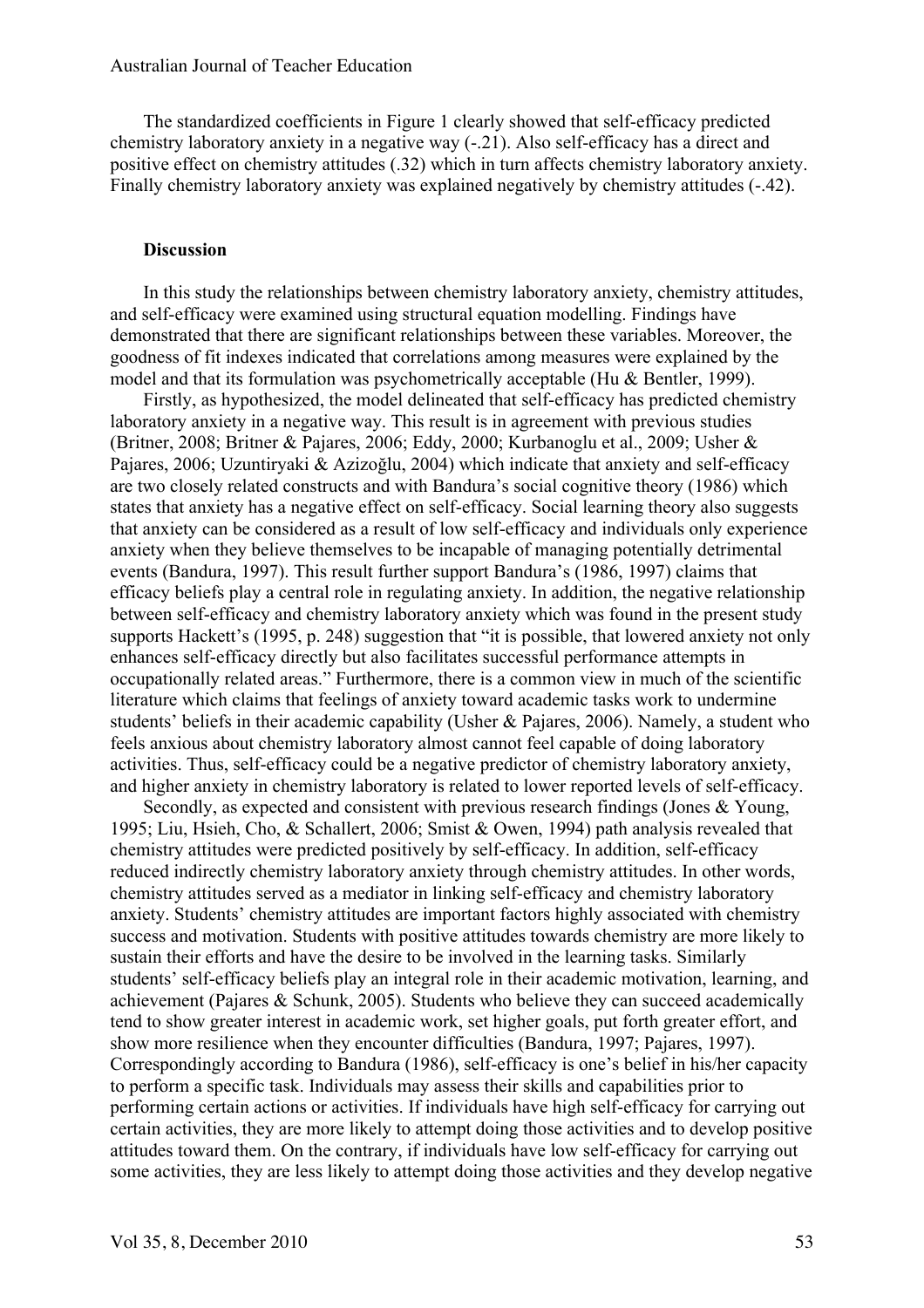attitudes toward them (Bandura, Adams, & Beyer, 1977). When thought in this context, the correlations found in this research seem understandable.

Thirdly, as anticipated, results demonstrated that chemistry laboratory anxiety was predicted by chemistry attitudes, negatively. This finding is in agreement with the results of earlier investigations (Keeves & Morgenstern, 1992; Kurbanoglu et al., 2009; Meece, Wigfield, & Eccles, 1990; Uzuntiryaki & Azizoğlu, 2004). In general, there is a widespread agreement that the students' attitudes are related to expectations of success and the subjective value of the task, and will ultimately have some effect on his/her level of anxiety (Child, Duffy, Kirkley, & Hubbard, 1997). Supporting this view, Keeves and Morgenstern (1992) pointed out that anxiety towards the learning of chemistry and chemistry laboratory activities had a strong and negative impact on the development of positive attitudes towards chemistry. In other words, negative attitudes can produce negative results in chemistry and thus creates chemistry laboratory anxiety. When it was considered that chemistry laboratory anxiety is a state of discomfort occurring in response to situations regarding chemistry tasks which can often create a negative attitude toward the subject (Eddy, 2000), the relationships between chemistry laboratory anxiety and chemistry attitudes are easily understandable. That is negative attitudes towards chemistry are promoted while positive attitudes are decreased by chemistry laboratory anxiety.

This study has several implications for future research. Firstly, further research investigating the relationships between chemistry laboratory anxiety, chemistry attitudes, selfefficacy, and other psychological constructs are needed to reinforce the findings of this study. Second, studies can examine these relationships with structural equation modelling by establishing a mediating or latent variable. Third, we urge researchers to use quantitative methodology to complement findings from qualitative perspectives.

This study has also several implications for chemistry educators. First of all, reducing or controlling anxiety in laboratory situations potentially may enhance learning of complex laboratory and problem-solving skills. Helping students to control anxieties and fears related to chemistry laboratory studies can facilitate the development of positive self-efficacy beliefs, which will in turn, lead to more positive attitudes toward chemistry. As Pajares (2005) has pointed out, students can get a fairly good sense of their confidence by the emotional feelings they experience as they contemplate an action. Negative feelings provide cues that something is amiss, even when one is unaware that such is the case. Students who approach a chemistry laboratory activity with apprehension likely lack confidence in their science skills. Moreover, those negative feelings can themselves trigger additional stress and agitation that help ensure the inadequate performance feared. Worse yet, anxiety and dread can be paralysing. A chemistry teacher can help students read their emotional feelings and understand that these feelings should not be ignored (Britner & Pajares, 2006).

There are some interventions that might be used by any chemistry educator to reduce or optimize the anxiety of a student. For example, incorporating more cooperative learning strategies may help foster a more positive attitude toward the course and reduce debilitating anxiety (VanZile-Tamsen & Boes, 1997). Mealey and Host (1992) suggest that cooperative learning can provide a sense of social support for students which can decrease feelings of isolation and the belief that everyone understands this but me. In addition, Feldmann, Martinez-Pons, and Shaham (1995) found that collaborative learning is related to selfregulated learning. Those students who are more effective self-regulated learners tend to have less evaluation anxiety in courses (Kleijn, van der Ploeg, & Topman, 1994). Another way to decrease anxiety is to increase a student's attention to the task at hand. Since attention has limited capacity, a mind well focused on the dynamics of a particular activity cannot easily shift that focus to its fears and apprehensions (Britner & Pajares, 2006). Besides, the task and the purposes of laboratory work, as highlighted by Hodson (1996) requires crucial attention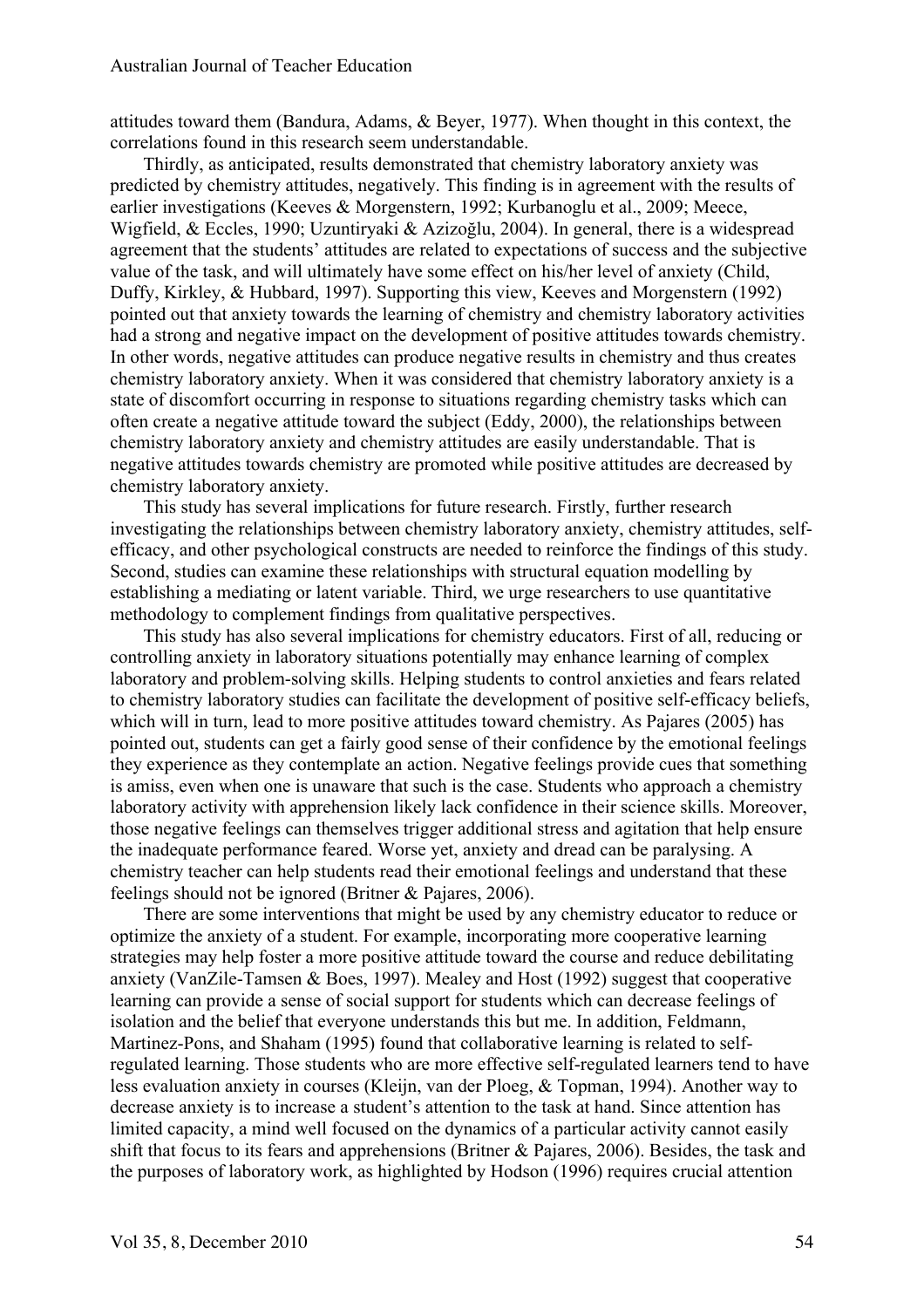so that anxiety in the school chemistry laboratory can be harnessed and changed into learning opportunities to help students realize the true spirit and intent of laboratory work. Tan (2008) has suggested three areas that can potentially help to ease anxiety in the laboratory. Firstly, clear goals and objectives for the tasks need to be spelt out. This will help in aligning teaching/learning expectations of the teacher and the students so that they work towards the same goal. Secondly, more time needs to be set aside during laboratory sessions for exploration, reflection, argumentation, and more student–student interaction. Increased interaction time can help increase the proportion of time spent doing science. Finally, welldesigned and purposeful laboratory tasks will help to focus attention on gathering data and will allow for more evidence-based laboratory learning in chemistry to take place (Tan, 2008)

Another implication for chemistry educators is to create laboratory experiences whereby students can improve their sense of self-efficacy. As suggested by Bandura (1997), students develop efficacy beliefs based on authentic accomplishments. Thus, if students have low sense of self-efficacy, educators may spend more instructional time in performing chemistry experiments. In this way, students will have more evidence about their success and their sense of efficacy will be enhanced accordingly. Similarly, for students with weak self-efficacy in everyday applications, educators may design instruction in such a way that develop students' abilities to cope with the application of chemistry in daily life issues. For instance, students can be encouraged to involve in chemistry projects. It is also found that majors having more experience with chemistry tasks were more efficacious than non-major students (Uzuntiryaki & Capa, & Aydin, 2009). Moreover, instructional strategies such as inquiry-based instruction in which students are mentally and physically active in their learning environment can be implemented. Such instruction would also help students become more self-aware of their improvement (Uzuntiryaki & Capa Aydin, 2009).

Although the results of the present study have implications for interventions that could decrease students' chemistry laboratory anxiety and increase their self-efficacy, limitations of the study may be acknowledged. First, participants were university students and replication of this study for targeting other student populations should be made in order to generate a more solid relationship among constructs examined in this study, because generalization of the results is somewhat limited. Second, as correlational statistics were utilized, no definitive statements can be made about causality. Third, the self-report instruments used in this study may not appropriately capture the participants' perceptions and feelings. Finally, since the proportions of variance explained were low, it is difficult to make any firm conclusions about the findings.

In conclusion, this investigation reports that self-efficacy affects chemistry laboratory anxiety and chemistry attitudes, directly. Students low in self-efficacy are more likely to vulnerability to chemistry laboratory anxiety and negative chemistry attitudes. So, the current findings increase our understanding of the relationships between self-efficacy, chemistry laboratory anxiety and chemistry attitudes.

## **References**

Andrew, S. (1998). Self-efficacy as a predictor of academic performance in science. *Journal of Advanced Nursing, 27,* 596–603.

- Azizoğlu, N., & Uzuntiryaki, E. (2006). Chemistry Laboratory Anxiety Scale. *Hacettepe University Journal of Education, 30,* 55–62.
- Bandura, A. (1986). *Social foundations of thought and action: A social cognitive theory.* Englewood Cliffs, NJ: Prentice-Hall.
- Bandura, A. (1997). *Self-efficacy: The exercise of control.* New York: Freeman.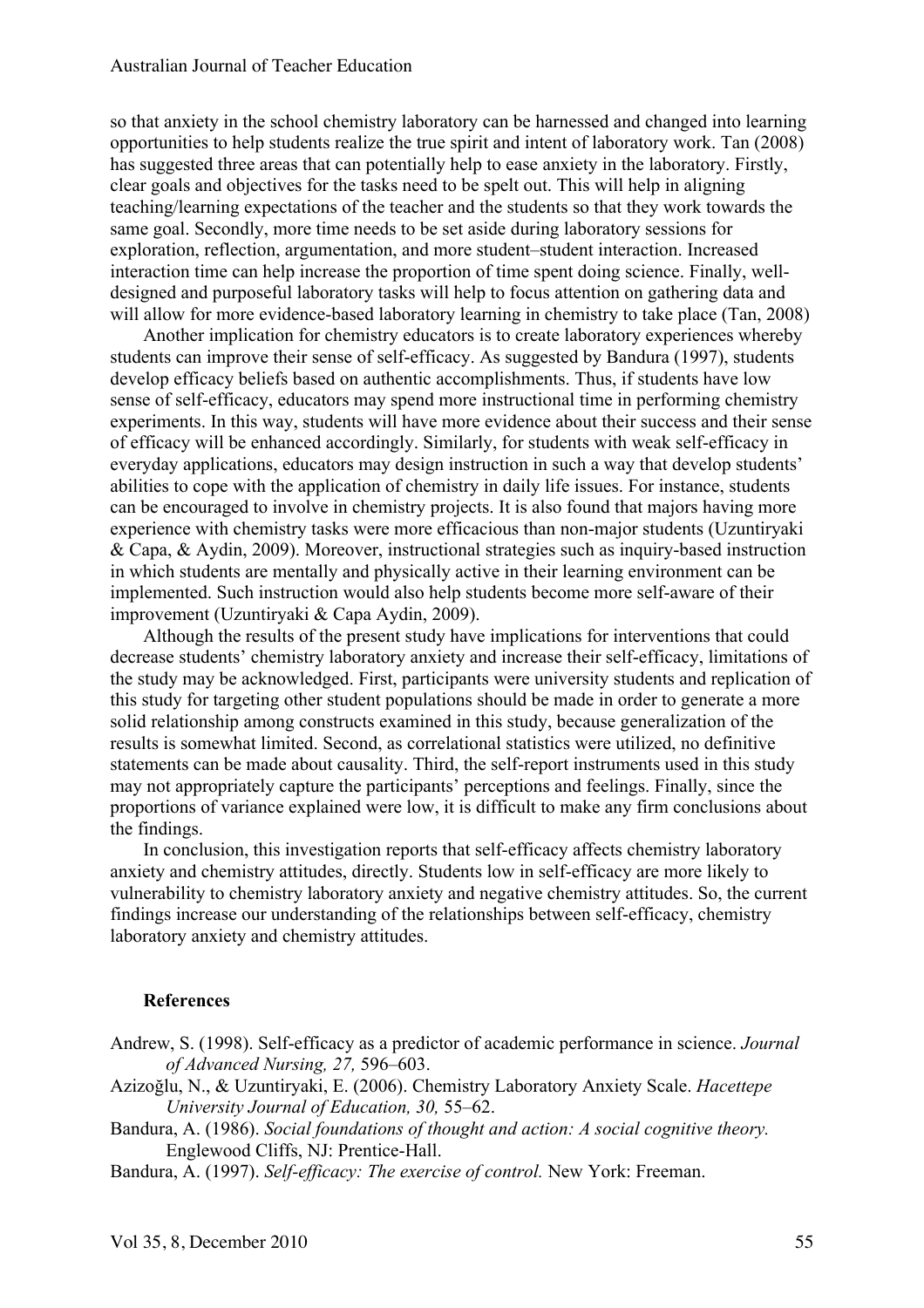- Bandura, A., Adams, N. E., & Beyer, J. (1977). Cognitive processes mediating behavioral change. *Journal of Personality and Social Psychology, 35,* 125–139.
- Bennett, J., Rollnick, M., Green, G., & White, M. (2001). The development and use of an instrument to assess students' attitude to the study of chemistry. *International Journal of Science Education, 23*(8), 833–845.
- Bowen, C. W. (1999). Development and score validation of a Chemistry Laboratory Anxiety Instrument (CLAI) for college chemistry students. *Educational and Psychological Measurement, 59*(1), 171–187.
- Britner, S. L. (2008). Motivation in high school science students: A comparison of gender differences in life, physical, and earth science classes. *Journal of Research in Science Teaching, 45*(8), 955–970.
- Britner, S. L., & Pajares, F. (2001). Self-efficacy beliefs, motivation, race, and gender in middle school science. *Journal of Women and Minorities in Science and Engineering, 7,* 271–285.
- Britner, S. L., & Pajares, F. (2006). Sources of science self-efficacy beliefs of middle school students. *Journal of Research in Science Teaching, 43*(5), 485–499.
- Büyüköztürk, Ş., Akgün, Ö., Özkahveci, Ö., & Demirel, F. (2004). The validity and reliability study of the Turkish version of the Motivated Strategies for Learning Questionnaire. *Educational Science: Theory & Practice*, *4*(2), 207–239.
- Cheung, D. (2009). Students' attitudes toward chemistry lessons: The interaction effect between grade level and gender. *Research in Science Education, 39,* 75–91.
- Child, D. A., Duffy, T. M., Kirkley, S., & Hubbard, L. (1997). Issues in adopting a laserdiskbased science curriculum. *Journal of Science Education and Technology, 6*(3), 161– 171.
- Dalgety, J., & Coll, R. K. (2006). The influence of first-year chemistry students' learning experiences on their educational choices. *Assessment & Evaluation in Higher Education, 31,* 303–328.
- Eagly, A. H., & Chaiken, S. (1993). *The psychology of attitudes.* Fort Worth, FL: Harcourt Brace & Company.
- Eddy, R. M. (2000). Chemophobia in the college classroom: Extent, sources, and students characteristics. *Journal of Chemical Education, 77*(4), 514–517.
- Feldmann, S. C., Martinez-Pons, M., & Shaham, D. (1995) The relationship of self-efficacy, self-regulation, and collaborative verbal behavior with grades: Preliminary findings. *Psychological Reports, 77,* 971–978.
- Freedman, M. P. (1997). Relationship among laboratory instruction, attitude toward science, and achievement in science knowledge. *Journal of Research in Science Teaching, 34*(4), 343–357.
- Geban, Ö., Ertepınar, H., Yılmaz, G., Altın, A. & Şahbaz, F. (1994, September). *The effect of the computer based education on students' science course achievements and science interest.* Paper presented at the 1<sup>th</sup> National Science Education Congress, İzmir, Turkey.
- Glasman, L. R., & Albarracín, D. (2006). Forming attitudes that predict future behavior: A meta-analysis of the attitude-behavior relation. *Psychological Bulletin, 132*(5), 778– 822.
- Gwilliam, L. R., & Betz, N. E. (2001).Validity of measures of math and science-related selfefficacy for African Americans and European Americans. *Journal of Career Assessment, 9*, 261–281.
- Hackett, G. (1995). Self-efficacy in career choice and development. *In: A. Bandura, Editor, Self-efficacy in changing societies,* Cambridge University Press, New York, pp. 232– 258.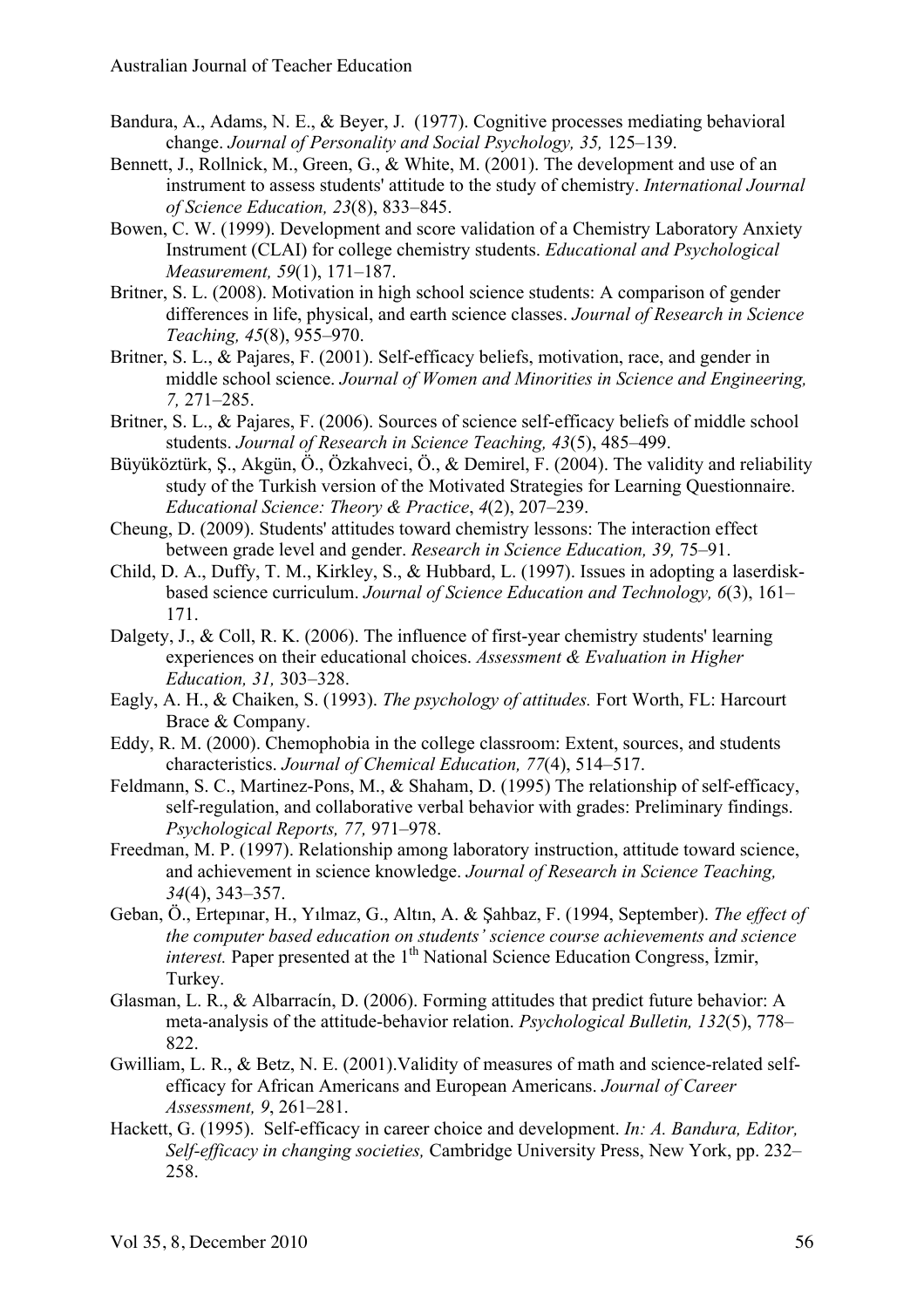- Hampton, N. Z., & Mason, E. (2003). Learning disabilities, gender, sources of self-efficacy, self-efficacy beliefs, and academic achievement in high school students. *Journal of School Psychology, 41,* 101–112.
- Hodson, D. (1996). Laboratory work as scientific method: Three decades of confusion and distortion. *Journal of Curriculum Studies, 28*(2), 115–135.
- Hofstein. A., Levy Nahum, T., & Shore , R. (2001). Assessment of the learning environment of inquiry-type laboratories in high school chemistry. *Learning Environments Research, 4,* 193–207.
- Hu, L. T., & Bentler, P. M. (1999). Cutoff criteria for fit indexes in covariance structural analysis: Conventional criteria versus new alternatives. *Structural Equation Modeling, 6,* 1–55.
- Jegede, S. A. (2007). Students' anxiety towards the learning of chemistry in some Nigerian secondary schools. *Educational Research and Review, 2*(7), 193–197.
- Jones, J. & Young, D. (1995). Perceptions of the relevance of mathematics and science: An Australian study. *Research in Science Education, 25*(1), 3–18.
- Joreskog, K. G., & Sorbom, D. (1996). *LISREL 8 reference guide.* Lincolnwood, IL: Scientific Software International.
- Keeves, J. P., & Morgenstern, C. (1992). Attitudes toward science: Measures and effects. In J.P. Keeves (Ed.) *The IEA Study of Science III: Changes in science Education and Achievement: 1970-1984* (pp. 122-140). New York: Pergamon.
- Kleijn, W. C., van der Ploeg, H. M., & Topman, R. M. (1994). Cognition, study habits, test anxiety, and academic performance. *Psychological Reports, 75,* 1219–1226.
- Koballa, T. R., Jr. (1988). Attitude and related concepts in science education. *Science Education, 72*(2), 115–126.
- Kupermintz, H. (2002). Affective and conative factors as aptitude resources in high school science achievement. *Educational Assessment, 8,* 123–137.
- Kurbanoglu, N. I., Akin, A., & Takunyaci, M. (2009, July). *The relationships between chemistry laboratory anxiety and chemistry attitudes.* Paper presented at the  $30<sup>th</sup>$ International Conference of the Stress and Anxiety Research Society (STAR), Budapest, Hungary.
- Lau, S., & Roeser, R.W. (2002). Cognitive abilities and motivational processes in high school students' situational engagement and achievement in science. *Educational Assessment, 8,* 139–162.
- Laukenmann. M., Bleicher, M., Fu, S., Glaser-Zikuda, M., Mayring, P., & Von Rhöneck, C. (2003). An investigation of the influence of emotional factors on leaming in physics instruction. *International Journal of Science Education, 25*(4), 489–507.
- Lazarowitz, R. (1991). Learning biology cooperatively: An Israeli junior high school study. *Cooperative Learning, 11,* 18–20.
- Lazarowitz, R., & Tamir, P. (1994). Research on the use of laboratory instruction in science. In D. Gabel (Ed.), *Handbook of research on science teaching and learning* (pp. 94– 128). New York: Macmillan.
- Liu, M., Hsieh, P., Cho, Y., & Schallert, D. (2006). Middle school students' self-efficacy, attitudes, and achievement in a computer-enhanced problem-based learning environment. *Journal of Interactive Learning Research, 17*(3), 223–242.
- Lodewyk, K. R., & Winne, P. H. (2005). Relations among the structure of learning tasks, achievement, and changes in self-efficacy in secondary students. *Journal of Educational Psychology, 97,* 3–12.
- Lunetta, V. N. (1998). The school science laboratory: Historical perspectives and context for contemporary teaching. In B. Fraser & K. G. Tobin. (Eds.), *International handbook of science education* (pp. 249-262). Dodrecht, The Netherlands: Kluwer.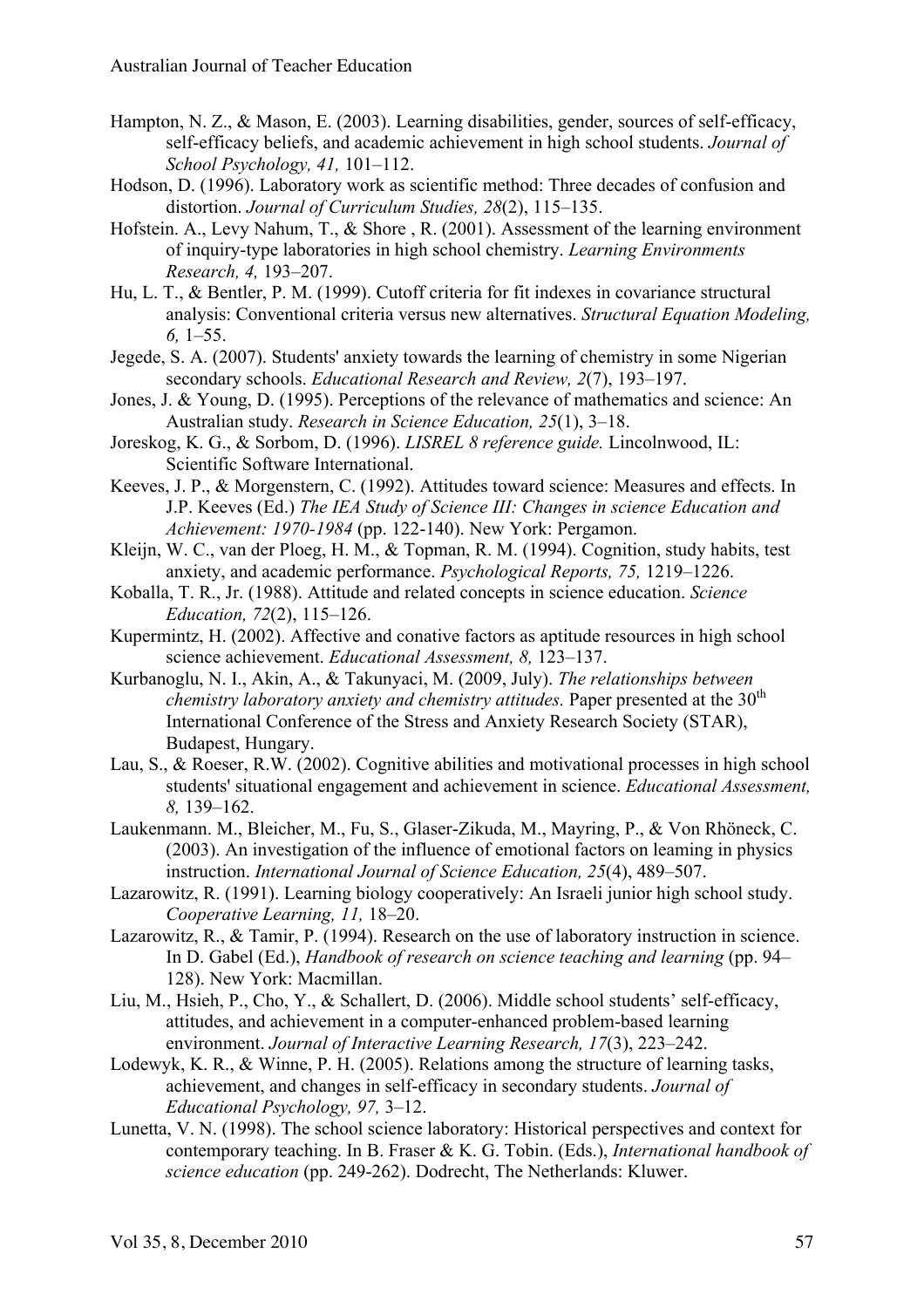- Mallow, J. V. (1981). *Science anxiety: Fear of science and how to overcome it.* New York: Van Nostrand Reinhold Company.
- Mealey, D. L., & Host, T. R. (1992). Coping with test anxiety. *College Teaching, 40,* 147– 150.
- Meece, J. L., Wigfield, A., & Eccles, J. S. (1990). Predictors of math anxiety and its influence on young adolescents' course enrollment intentions and performance in mathematics. *Journal of Educational Psychology, 82,* 60–70.
- Multon, K. D., Brown, S. D., & Lent, R. W. (1991). Relation of self-efficacy beliefs to academic outcomes: A meta-analytic investigation. *Journal of Counseling Psychology, 38,* 30–38.
- Okebukola, P. A., & Jegede, O. J. (1989). Students' anxiety towards and perception of difficulty of some biological concepts under the concept-mapping heuristic. *Research in Science and Technological Education, 7*(1), 85–92.
- Osborne, J., Simon, S., & Collins, S. (2003). Attitudes towards science: A review of the literature and its implications. *International Journal of Science Education, 25*(9), 1049–1079.
- Pajares, F. (1997). Current directions in self-efficacy research. In M. L. Maehr & P. R. Pintrich (Eds.), *Advances in motivation and achievement* (Vol. 10, pp. 1–49). Greenwich, CT: JAI.
- Pajares, F. (2005). Self-efficacy beliefs during adolescence: Implications for teachers and parents. In F. Pajares & T. Urdan (Eds.), *Adolescence and education* (Vol. 5, pp. 339– 366). Greenwich, CT: Information Age Publishing.
- Pajares, F., & Miller, M. D. (1994). The role of self-efficacy and self-concept beliefs in mathematical problem-solving: A path analysis. *Journal of Educational Psychology, 86,* 193–203.
- Pajares, F., & Schunk, D. H. (2005). Self-efficacy and self-concept beliefs: Jointly contributing to the quality of human life. In H. Marsh, R. Craven,  $\&$  D. McInerney (Eds.), *International advances in self research* (Vol. 2, pp. 95–121). Greenwich, CT: Information Age Publishing.
- Pintrich, P. R., Smith, D. A. F., Garcia, T., & McKeachie, W. J. (1991). *A manual for the use of the motivated strategies for learning.* Michigan: School of Education Building, The University of Michigan. (ERIC Document Reproduction Service No. ED338122).
- Richardson, F. C., & Suinn, R. M. (1972). The Mathematics Anxiety Rating Scale: Psychometric data. *Journal of Counseling Psychology, 19,* 551–554.
- Salta, K., & Tzougraki, C. (2004). Attitudes toward chemistry among  $11<sup>th</sup>$  grade students in high schools in Greece. *Science Education, 88,* 535–547.
- Schunk, D. H. (1985). Self-efficacy and classroom learning. *Psychology in the Schools, 22,* 208-223.
- Shell, D. F., Murphy, C. C., & Bruning, R. H. (1989). Self-efficacy and outcome expectancy mechanisms in reading and writing achievement. *Journal of Educational Psychology, 81*(1), 91–100.
- Smist, J. M. & Owen, S. V. (1994, April). *Explaining science self-efficacy*. Paper presented at the annual meeting of the American Educational Research Association. New Orleans, LA.
- Stark, R., & Gray, D. (1999). Gender preferences in learning science. *International Journal of Science Education, 21*(6), 633–643.
- Tan, A-L. (2008). Tensions in the biology laboratory: What are they? *International Journal of Science Education, 30*(12), 1661–1676.